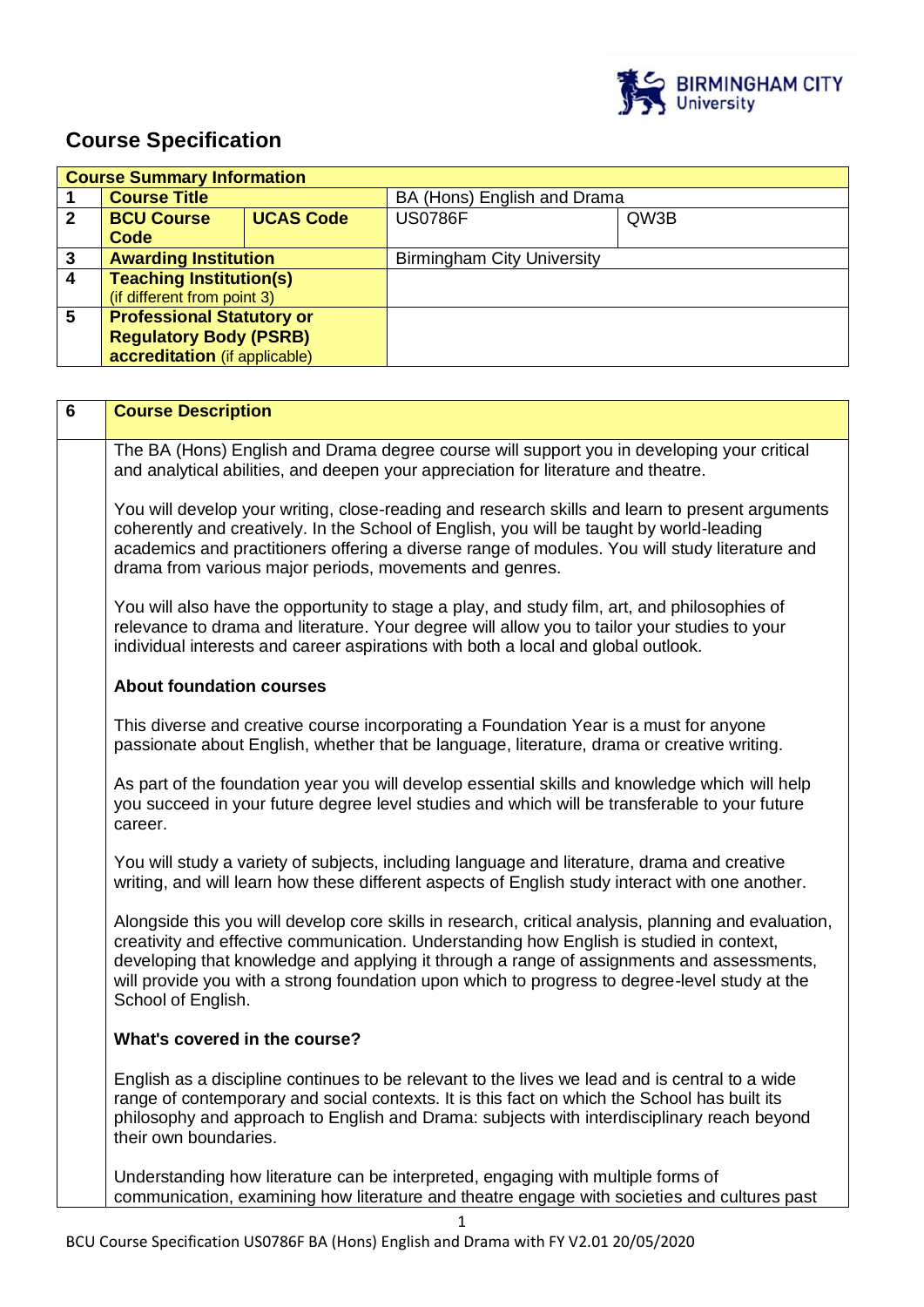

and present, and the place of English in a global context, are all vital aspects in understanding how the discipline connects with the wider world, enabling you to focus on the production, interpretation and negotiation of meaning and to understand the world from a variety of perspectives.

You will benefit from student-focused and research-informed teaching in a friendly and supportive learning environment where you will be taught by world-leading academics and expert practitioners who foster a community of experimentation, innovation and inclusivity.

Our graduates are characterised by their extensive subject knowledge, critical thinking and intellectual curiosity, reflected in the skills and abilities that enables them to adapt to a wide range of career paths and employment opportunities.

The School is committed to contributing to the cultural life of Birmingham and the wider West Midlands. We do this through working closely with partner colleges and schools, by maintaining close links with cultural institutions such as the Birmingham and Midland Institute (BMI) and Birmingham Museum and Art Gallery (BMAG), and by working with agencies such as Writing West Midlands. In all of this we seek to widen participation and provide opportunities for the community to engage with the discipline and the University.

|    | <b>Course Awards</b>                              |              |                |
|----|---------------------------------------------------|--------------|----------------|
| 7a | <b>Name of Final Award</b>                        | <b>Level</b> | <b>Credits</b> |
|    |                                                   |              | <b>Awarded</b> |
|    | Bachelor of Arts with Honours English and Drama   |              | 480            |
| 7b | <b>Exit Awards and Credits Awarded</b>            |              |                |
|    | Foundation Certificate English and Drama          |              | 120            |
|    | Certificate of Higher Education English and Drama |              | 240            |
|    | Diploma of Higher Education English and Drama     | 5            | 360            |
|    | Bachelor of Arts English and Drama                | 6            | 420            |

## **8 Derogation from the University Regulations**  Not applicable

|                                                                                       | <b>Delivery Patterns</b> |         |                |  |  |
|---------------------------------------------------------------------------------------|--------------------------|---------|----------------|--|--|
| <b>Mode(s) of Study</b><br><b>Code</b><br><b>Duration of Study</b><br><b>Location</b> |                          |         |                |  |  |
| <b>Full Time</b>                                                                      | <b>City Centre</b>       | 4 vears | <b>US0786F</b> |  |  |
| Part Time                                                                             | <b>City Centre</b>       | 7 vears | <b>US0793F</b> |  |  |

| 10 | <b>Entry Requirements</b>                                                                                                                                                                                                  |
|----|----------------------------------------------------------------------------------------------------------------------------------------------------------------------------------------------------------------------------|
|    | The admission requirements for this course are stated on the course page of the BCU website at<br>https://www.bcu.ac.uk/, or may be found by searching for the course entry profile located on the<br><b>UCAS</b> website. |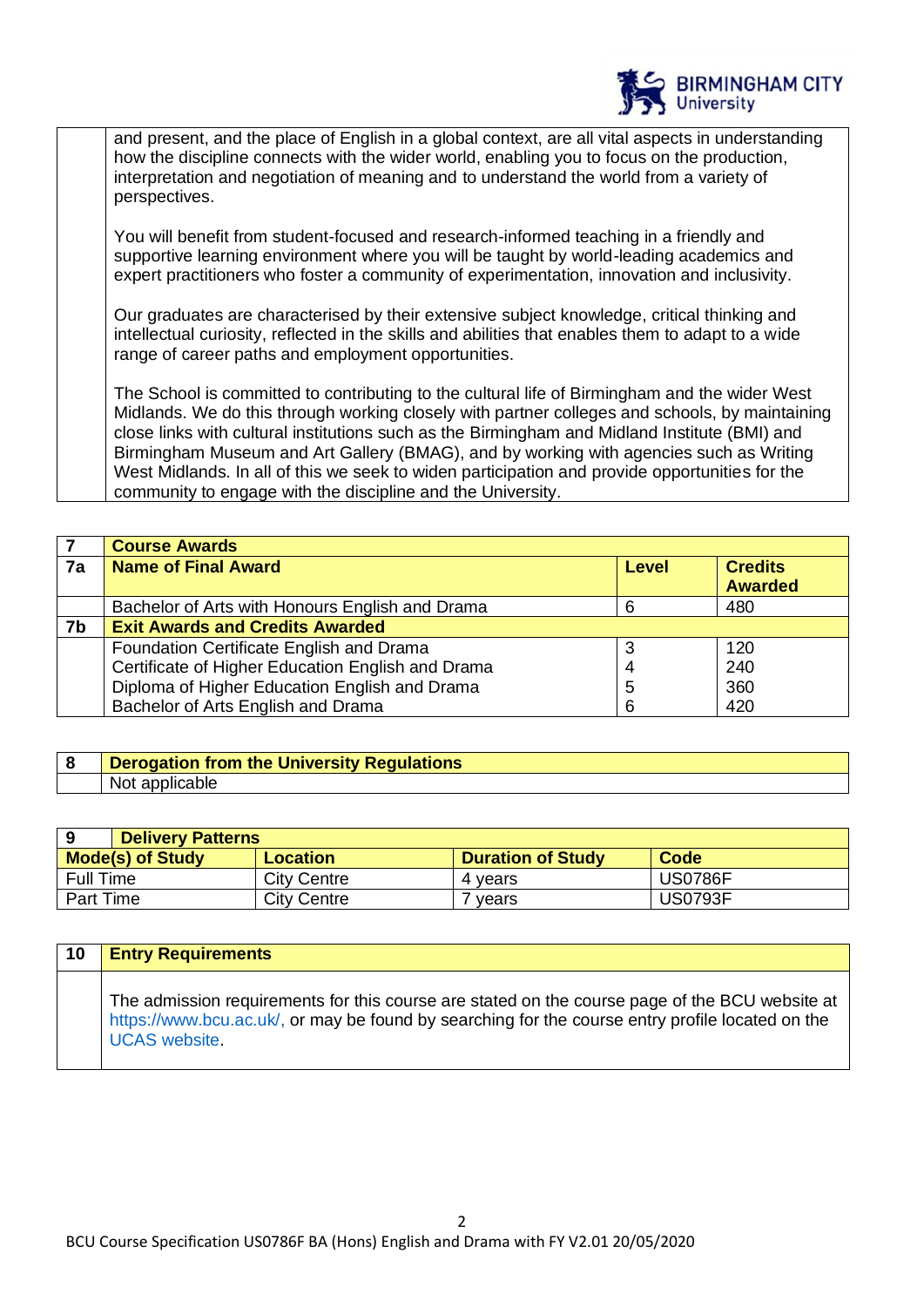

| 11                      | <b>Course Learning Outcomes</b>                                                                   |
|-------------------------|---------------------------------------------------------------------------------------------------|
|                         | <b>Knowledge and Understanding</b>                                                                |
|                         |                                                                                                   |
| 1                       | Discuss literature, creative practice and/or language from different periods                      |
| $\overline{2}$          | Recognise the formal features of literatures in English and/or regional and global varieties of   |
|                         | English                                                                                           |
| $\overline{3}$          | Explain how culture, language, technology and economics affect the production and reception of    |
|                         | texts                                                                                             |
| $\overline{\mathbf{4}}$ | Describe the relationships between different literary forms, genres and media                     |
|                         |                                                                                                   |
|                         | <b>Cognitive and Intellectual Skills</b>                                                          |
|                         |                                                                                                   |
| $5\phantom{1}$          | Apply critical, theoretical, methodological and stylistic concepts and terminology in relation to |
|                         | literature, linguistics and creative practice                                                     |
| $\bf 6$                 | Evaluate the work of others and its application to your own learning                              |
| $\overline{\mathbf{7}}$ | Articulate a critical understanding of complex texts and ideas                                    |
| 8                       | Develop independent and imaginative interpretations in response to literary, critical, linguistic |
|                         | and creative material                                                                             |
|                         |                                                                                                   |
|                         | <b>Practical and Professional Skills</b>                                                          |
|                         |                                                                                                   |
| $\boldsymbol{9}$        | Apply techniques and methods that enhance the quality of your creative, critical and analytical   |
|                         | practices                                                                                         |
| 10                      | Communicate ideas clearly, accurately and effectively both orally and in writing                  |
| 11                      | Initiate, manage and complete research projects independently and/or collaboratively              |
| 12                      | Apply scholarly bibliographic skills appropriate to the subject                                   |
|                         | <b>Key Transferable Skills</b>                                                                    |
|                         |                                                                                                   |
| 13                      | Recognise and synthesize complex information and diverse evidence                                 |
| $\overline{14}$         | Test and evaluate information and evidence                                                        |
| 15                      | Produce cogent arguments and make reasoned judgements                                             |
| 16                      | Organise your work effectively and meet deadlines                                                 |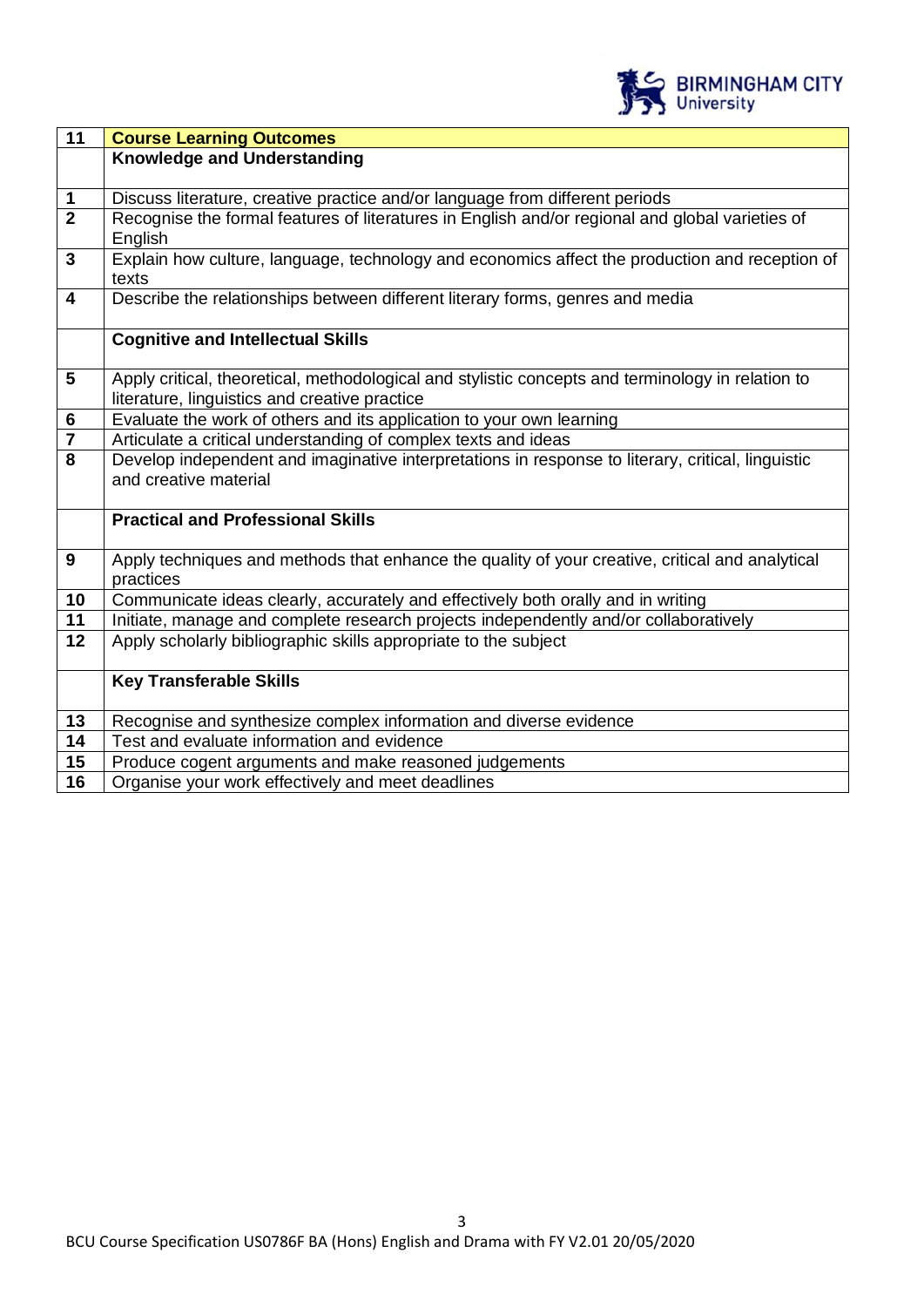

#### **12 Course Requirements**

#### **12a Level 3:**

*In order to complete this course a student must successfully complete all the following CORE modules (totalling 120 credits):*

| <b>Module Code</b> | <b>Module Name</b>             | <b>Credit Value</b> |
|--------------------|--------------------------------|---------------------|
| <b>EGL3000</b>     | <b>Language and Creativity</b> | 20                  |
| <b>EGL3001</b>     | <b>Language and Texts</b>      | 20                  |
| <b>EGL3002</b>     | <b>Literature in the World</b> | 20                  |
| <b>EGL3003</b>     | <b>Literature in Time</b>      | 20                  |
| <b>EGL3004</b>     | <b>Researching English</b>     | 20                  |
| <b>EGL3005</b>     | <b>Writing Development</b>     | 20                  |

#### **Level 4:**

*In order to complete this course a student must successfully complete all the following CORE modules (totalling 100 credits):*

| <b>Module Code</b> | <b>Module Name</b>                     | <b>Credit Value</b> |
|--------------------|----------------------------------------|---------------------|
| EGL4050            | Literature, Drama & Origin             | 20                  |
| <b>EGL4046</b>     | <b>Foundations of Language</b>         | 20                  |
| <b>EGL4045</b>     | <b>Foundations of Creative Writing</b> | 20                  |
| EGL4051            | <b>Modern Drama</b>                    | 20                  |
| <b>EGL4047</b>     | <b>Key Critical Concepts</b>           | 20                  |

*In order to complete this course a student must successfully complete at least 20 credits from the following list of OPTIONAL modules:*

| <b>Module Code</b> | <b>Module Name</b>      | <b>Credit Value</b> |
|--------------------|-------------------------|---------------------|
| EGL4049            | Literature and Conflict | 20                  |
| EGL4048            | Language in Action      | 20                  |
| EGL4042            | Craft of Writing        | 20                  |

#### **Level 5:**

*In order to complete this course a student must successfully complete the following CORE modules (totalling 60 credits):*

| <b>Module Code</b> | <b>Module Name</b>                     | <b>Credit Value</b> |
|--------------------|----------------------------------------|---------------------|
| EGL5073            | Writing and the Environment            | 20                  |
| <b>EGL5045</b>     | <b>Contemporary Theatre and Theory</b> | 40                  |

*In order to complete this course a student must successfully complete at least 60 credits from the following list of OPTIONAL modules.*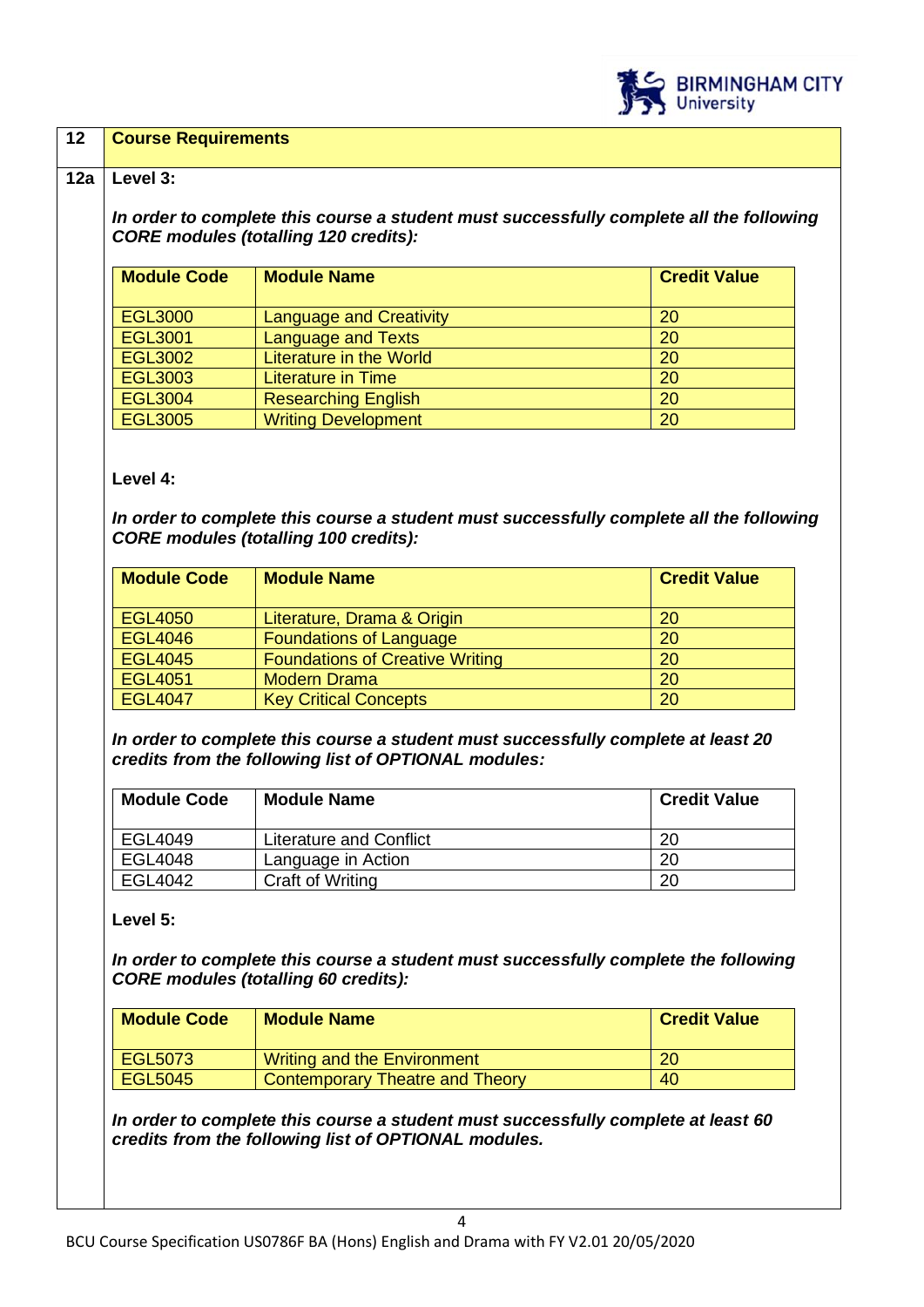

| <b>Module Code</b> | <b>Module Name</b>                  | <b>Credit Value</b> |
|--------------------|-------------------------------------|---------------------|
|                    |                                     |                     |
| ADM5006            | <b>Collaborative Practice</b>       | 20                  |
| ADM5000            | <b>Work Placement</b>               | 20                  |
| EGL5059            | Documentary Drama                   | 20                  |
| <b>EGL5061</b>     | <b>Foundations of Screenwriting</b> | 20                  |
| EGL5072            | <b>Writing Poetry</b>               | 20                  |
| EGL5070            | <b>Writing Audio Drama</b>          | 20                  |
| <b>EGL5065</b>     | Language in Society                 | 20                  |
| EGL5062            | Gender, Sexuality and Culture       | 20                  |
| <b>EGL5066</b>     | Literature and the Child            | 20                  |
| EGL5069            | The Victorians                      | 20                  |
| <b>EGL5067</b>     | <b>Multicultural Writing</b>        | 20                  |
| <b>EGL5060</b>     | Early Modern Literature             | 20                  |

## **Level 6:**

*In order to complete this course a student must successfully complete all the following CORE modules (totalling 80 credits).*

| <b>Module Code</b> | <b>Module Name</b>                                   | <b>Credit Value</b> |
|--------------------|------------------------------------------------------|---------------------|
| EGL6128            | <b>Making Theatre: Practitioners and Performance</b> | 40                  |
| <b>ADM6005</b>     | Major Project: Advanced Poetry or                    | 40                  |
|                    | Major Project: Dissertation or                       |                     |
|                    | Major Project: Drama Workshop or                     |                     |
|                    | Major Project: Undergraduate Conference              |                     |

*In order to complete this course a student must successfully complete at least 40 credits from the following list of OPTIONAL modules.* 

| <b>Module Code</b> | <b>Module Name</b>                     | <b>Credit Value</b> |
|--------------------|----------------------------------------|---------------------|
| <b>EGL6126</b>     | <b>Forensic Linguistics</b>            | 20                  |
| EGL6108            | Language and Gender                    | 20                  |
| EGL6143            | Teaching English as a Foreign Language | 20                  |
| EGL6136            | <b>Writing Creative Nonfiction</b>     | 20                  |
| EGL6142            | <b>Writing Short Films</b>             | 20                  |
| EGL6120            | <b>Nature Writing</b>                  | 20                  |
| <b>EGL6127</b>     | Literature, Art and Philosophy         | 20                  |
| EGL6138            | The Gothic                             | 20                  |
| EGL6132            | Psychology in Victorian Literature     | 20                  |
| EGL6133            | <b>Speculative Fiction</b>             | 20                  |
| EGL6141            | <b>Shakespeare Studies</b>             | 20                  |
| <b>EGL6147</b>     | Moral Philosophy                       | 20                  |
| EGL6129            | Milton's Epic                          | 20                  |
| EGL6104            | Film                                   | 20                  |
| EGL6135            | <b>World Literature</b>                | 20                  |
| EGL6134            | The Uncanny                            | 20                  |
| EGL6149            | <b>Corpus Linguistics</b>              | 20                  |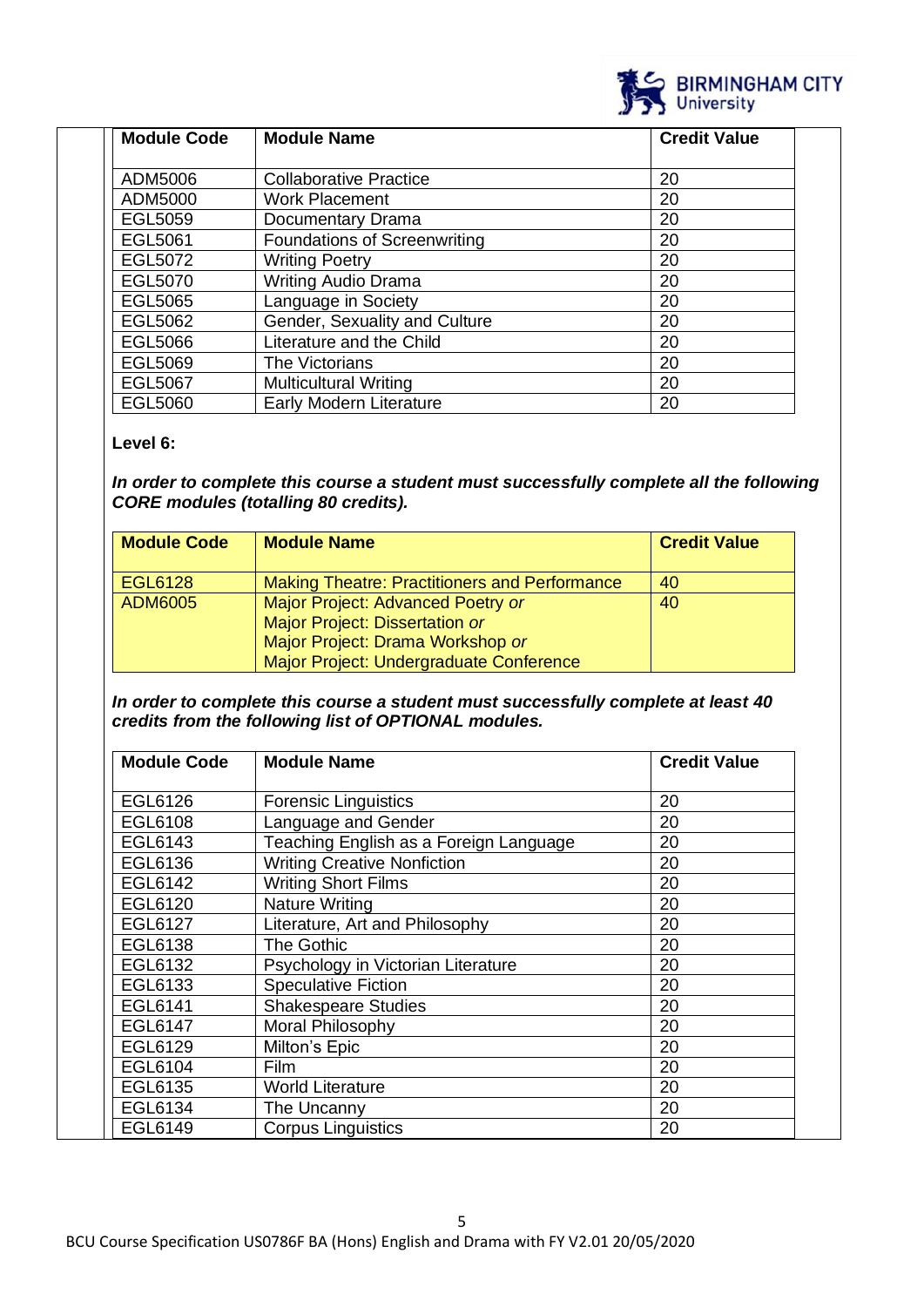

## **12b Structure Diagram**

*Please note list of optional modules is indicative only as modules will only run if selected by 15 or more students. Students' choice will not be guaranteed for optional modules but a fair and transparent process will be adopted and shared with students.* 

| <b>Award</b>      | <b>BA (Hons) English and Drama (Full Time)</b>                                                             |                                                                                      |                                                                                                 |                                                                                                                                                                               |                                                                           |                                                                                                                        |
|-------------------|------------------------------------------------------------------------------------------------------------|--------------------------------------------------------------------------------------|-------------------------------------------------------------------------------------------------|-------------------------------------------------------------------------------------------------------------------------------------------------------------------------------|---------------------------------------------------------------------------|------------------------------------------------------------------------------------------------------------------------|
| Year <sub>3</sub> | Semester 1                                                                                                 |                                                                                      | Semester 2                                                                                      |                                                                                                                                                                               |                                                                           |                                                                                                                        |
|                   | <b>Subject Module</b><br>(40 credits)<br><b>Making Theatre:</b><br><b>Practitioners and</b><br>Performance |                                                                                      | <b>Option Module</b><br>(20 credits)<br><b>English options</b>                                  | <b>Faculty Module</b><br><b>Major Project (one of):</b><br>(40 credits)<br><b>Advanced Poetry</b><br><b>Dissertation</b><br>Drama Workshop<br><b>Undergraduate Conference</b> |                                                                           | <b>Option Module</b><br>(20 credits)<br><b>English options</b>                                                         |
| Year <sub>2</sub> |                                                                                                            | Semester 1                                                                           |                                                                                                 |                                                                                                                                                                               | Semester 2                                                                |                                                                                                                        |
|                   | Programme<br><b>Module</b><br>(20 credits)<br>Writing and the<br>Environment                               |                                                                                      | <b>Subject Module</b><br>(40 credits)<br><b>Contemporary Theatre and</b><br>Theory              | <b>Faculty</b><br><b>Module</b><br>(20 credits)<br>Collaborative<br>Practice<br>OR<br><b>Faculty</b><br><b>Module</b><br>(20 credits)<br>Work<br>Placement                    | <b>Option</b><br><b>Module</b><br>(20 credits)<br>English<br>options      | <b>Option Module</b><br>(20 credits)<br><b>English options</b>                                                         |
| Year 1            | Semester 1                                                                                                 |                                                                                      |                                                                                                 | Semester 2                                                                                                                                                                    |                                                                           |                                                                                                                        |
|                   | <b>Subject</b><br><b>Module</b><br>Literature,<br>Drama and<br>Origin<br>(20 credits)                      | <b>Subject</b><br><b>Module</b><br>(20 credits)<br><b>Foundations of</b><br>Language | <b>Subject</b><br><b>Module</b><br>(20 credits)<br><b>Foundations of</b><br>Creative<br>Writing | Programme<br><b>Module</b><br>(20 credits)<br><b>Key Critical</b><br>Concepts                                                                                                 | <b>Subject</b><br><b>Module</b><br>(20 credits)<br>Modern<br><b>Drama</b> | <b>Option Module</b><br>(20 credits)<br><b>Craft of Writing</b><br>Language in<br>Action<br>Literature and<br>Conflict |

| Year     |                                                                            | Semester 1                                                                      |                                                                                |                                                                                 | Semester 2                                                                    |                                                                             |
|----------|----------------------------------------------------------------------------|---------------------------------------------------------------------------------|--------------------------------------------------------------------------------|---------------------------------------------------------------------------------|-------------------------------------------------------------------------------|-----------------------------------------------------------------------------|
| $\Omega$ |                                                                            |                                                                                 |                                                                                |                                                                                 |                                                                               |                                                                             |
|          | <b>Programme</b><br><b>Module</b><br>(20 Credits)<br>Literature in<br>Time | <b>Programme</b><br><b>Module</b><br>(20 Credits)<br>Language &<br><b>Texts</b> | <b>Programme</b><br><b>Module</b><br>(20 Credits)<br>Researching<br>in English | <b>Programme</b><br><b>Module</b><br>(20 Credits)<br>Literature in<br>the World | <b>Programme</b><br><b>Module</b><br>(20 Credits)<br>Language &<br>Creativity | <b>Programme</b><br><b>Module</b><br>(20 Credits)<br>Writing<br>Development |
|          |                                                                            |                                                                                 |                                                                                |                                                                                 |                                                                               |                                                                             |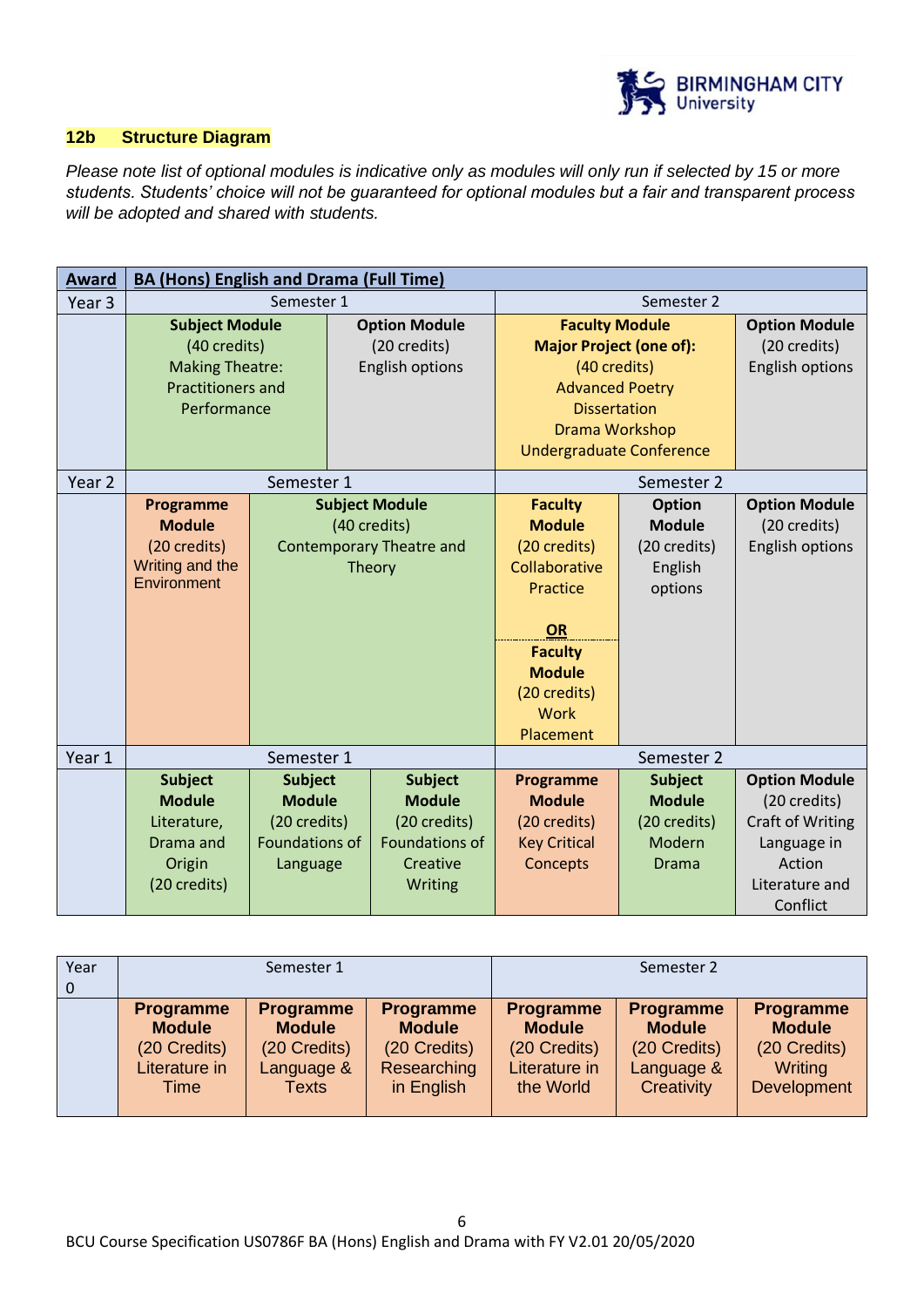

## **BA (Hons) English and Drama with Foundation Year (Part Time)\***

\*Please note: Year 0 (Level 3) runs as a full time commitment.

| Year 0 (Level 3)            |                             |            |
|-----------------------------|-----------------------------|------------|
| Semester 1                  | Semester 2                  | Semester 3 |
| <b>EGL3003 (20 Credits)</b> | <b>EGL3002 (20 Credits)</b> | N/A        |
| Literature in Time          | Literature in the World     |            |
| <b>EGL3001 (20 Credits)</b> | <b>EGL3000 (20 Credits)</b> |            |
| Language and Texts          | Language and Creativity     |            |
| <b>EGL3004 (20 Credits)</b> | <b>EGL3005 (20 Credits)</b> |            |
| Researching in English      | <b>Writing Development</b>  |            |

| Year 1 (Level 4 Part A)      |            |  |  |
|------------------------------|------------|--|--|
| Semester 2                   | Semester 3 |  |  |
| <b>EGL4047 (20 credits)</b>  | N/A        |  |  |
| <b>Key Critical Concepts</b> |            |  |  |
|                              |            |  |  |
|                              |            |  |  |
|                              |            |  |  |

| Year 1 (Level 4 Part B)                |                                                                                                       |           |  |
|----------------------------------------|-------------------------------------------------------------------------------------------------------|-----------|--|
| Semester 1                             | Semester 2                                                                                            | Semester3 |  |
| <b>EGL4045 (20 credits)</b>            | <b>EGL4051 (20 credits)</b>                                                                           | N/A       |  |
| <b>Foundations of Creative Writing</b> | Modern Drama                                                                                          |           |  |
|                                        | 1 module from (20 credits each)                                                                       |           |  |
|                                        | EGL4042 Craft of Writing<br><b>EGL4049 Literature and Conflict</b><br>EG4048L Language in Action<br>٠ |           |  |

| Year 2 (Level 5 Part A)         |                                                      |           |  |
|---------------------------------|------------------------------------------------------|-----------|--|
| Semester 1                      | Semester 2                                           | Semester3 |  |
| <b>EGL5045 (40 credits)</b>     | <b>ADM5000 (20 credits)</b><br><b>Work Placement</b> | N/A       |  |
| Contemporary Theatre and Theory | <b>OR</b><br><b>ADM5006 (20 credits)</b>             |           |  |
|                                 | <b>Collaborative Practice</b>                        |           |  |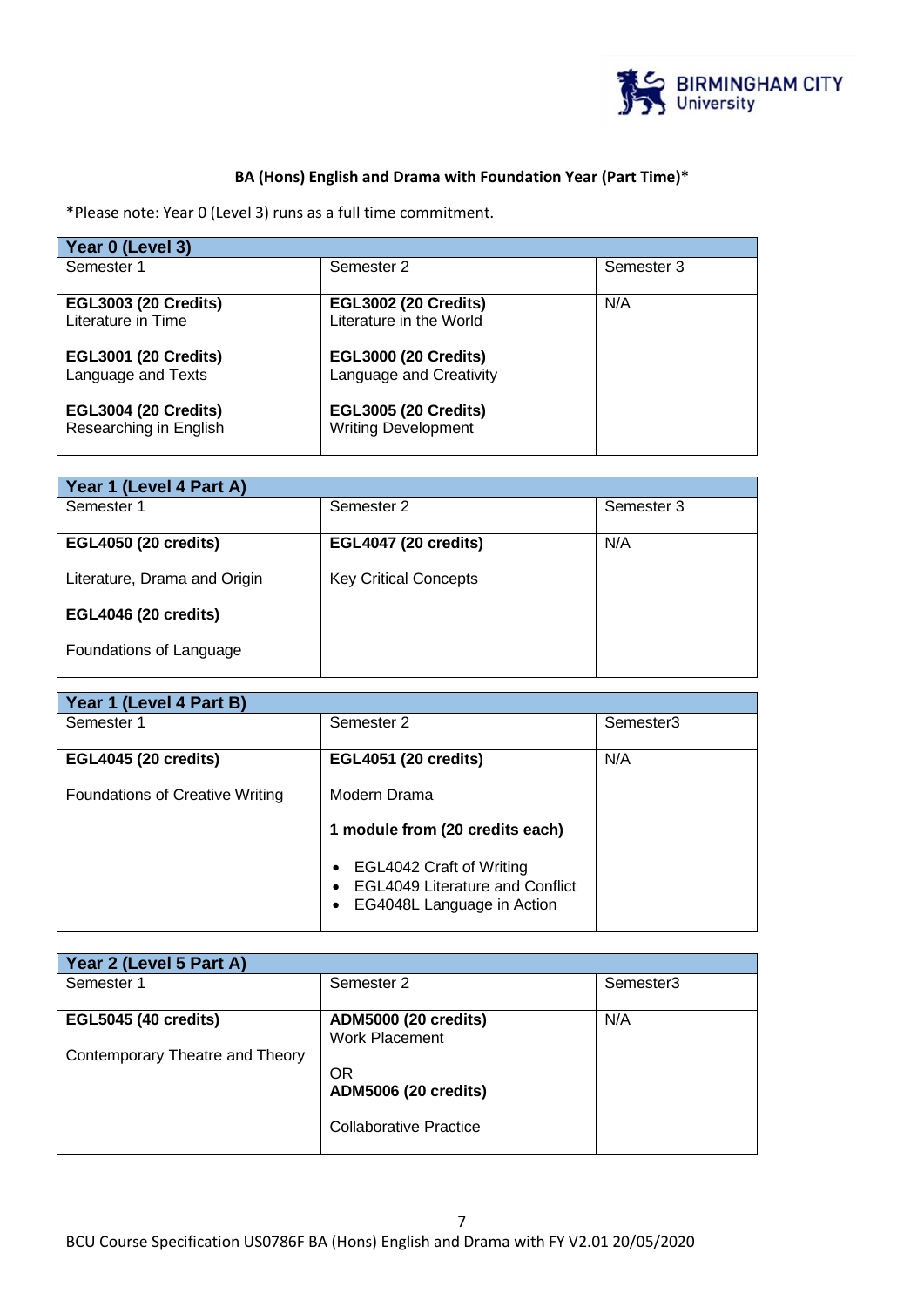

| Year 2 (Level 5 Part B)     |                                                                                                                                                                                                                                                                                                                                                |           |
|-----------------------------|------------------------------------------------------------------------------------------------------------------------------------------------------------------------------------------------------------------------------------------------------------------------------------------------------------------------------------------------|-----------|
| Semester 1                  | Semester 2                                                                                                                                                                                                                                                                                                                                     | Semester3 |
| <b>EGL5073 (20 credits)</b> | 2 modules from (20 credits each)                                                                                                                                                                                                                                                                                                               |           |
| Writing and the Environment | <b>EGL5057 Writing Poetry</b><br><b>EGL5059 Documentary Drama</b><br><b>EGL5060 Early Modern Literature</b><br>EGL5061 Foundations of<br>Screenwriting<br>EGL5062 Gender, Sexuality and<br>Culture<br>EGL5065 Language in Society<br>EGL5066 Literature and the Child<br><b>EGL5067 Multicultural Writing</b><br><b>EGL5069 The Victorians</b> |           |

| Year 3 (Level 6 Part A)                       |                                                                                                                                                                                                                                                                                                                                                                                                                                                                                                                                                                                                                                                                                                                                                                                                             |           |
|-----------------------------------------------|-------------------------------------------------------------------------------------------------------------------------------------------------------------------------------------------------------------------------------------------------------------------------------------------------------------------------------------------------------------------------------------------------------------------------------------------------------------------------------------------------------------------------------------------------------------------------------------------------------------------------------------------------------------------------------------------------------------------------------------------------------------------------------------------------------------|-----------|
| Semester 1                                    | Semester 2                                                                                                                                                                                                                                                                                                                                                                                                                                                                                                                                                                                                                                                                                                                                                                                                  | Semester3 |
| EGL6128 (40 credits)<br><b>Making Theatre</b> | 1 module from (20 credits)<br>EGL6104 Film<br>EGL6108 Language and Gender<br>٠<br><b>EGL6120 Nature Writing</b><br>$\bullet$<br><b>EGL6126 Forensic Linguistics</b><br>$\bullet$<br>EGL6127 Literature, Art and<br>٠<br>Philosophy<br>EGL6129 Milton's Epic<br>$\bullet$<br>EGL6132 Psychology in Victorian<br>$\bullet$<br>Literature<br><b>EGL6133 Speculative Fiction</b><br>٠<br>EGL6134 The Uncanny<br>٠<br><b>EGL6135 World Literature</b><br>$\bullet$<br><b>EGL6136 Writing Creative</b><br>٠<br>Nonfiction<br>EGL6138 The Gothic<br>$\bullet$<br>EGL6141 Shakespeare Studies<br>$\bullet$<br>EGL6142 Writing Short Films<br>$\bullet$<br>EGL6143 Teaching English as a<br>$\bullet$<br>Foreign Language<br><b>EGL6149 Corpus Linguistics</b><br>$\bullet$<br>EGL6147 Moral Philosophy<br>$\bullet$ | N/A       |

| Year 3 (Level 6 Part B)                                                                                                                                                                                         |                                                                                                                  |           |  |
|-----------------------------------------------------------------------------------------------------------------------------------------------------------------------------------------------------------------|------------------------------------------------------------------------------------------------------------------|-----------|--|
| Semester 1                                                                                                                                                                                                      | Semester 2                                                                                                       | Semester3 |  |
|                                                                                                                                                                                                                 |                                                                                                                  |           |  |
| 1 module from (20 credits)                                                                                                                                                                                      | 1 option from (40 credits each)                                                                                  | N/A       |  |
| EGL6104 Film<br>$\bullet$<br>EGL6108 Language and<br>$\bullet$<br>Gender<br>EGL6120 Nature Writing<br>$\bullet$<br><b>EGL6126 Forensic Linguistics</b><br>$\bullet$<br>EGL6127 Literature, Art and<br>$\bullet$ | ADM6005 Advanced Poetry<br>ADM6005 Dissertation<br>ADM6005 Drama Workshop<br>ADM6005 Undergraduate<br>Conference |           |  |

BCU Course Specification US0786F BA (Hons) English and Drama with FY V2.01 20/05/2020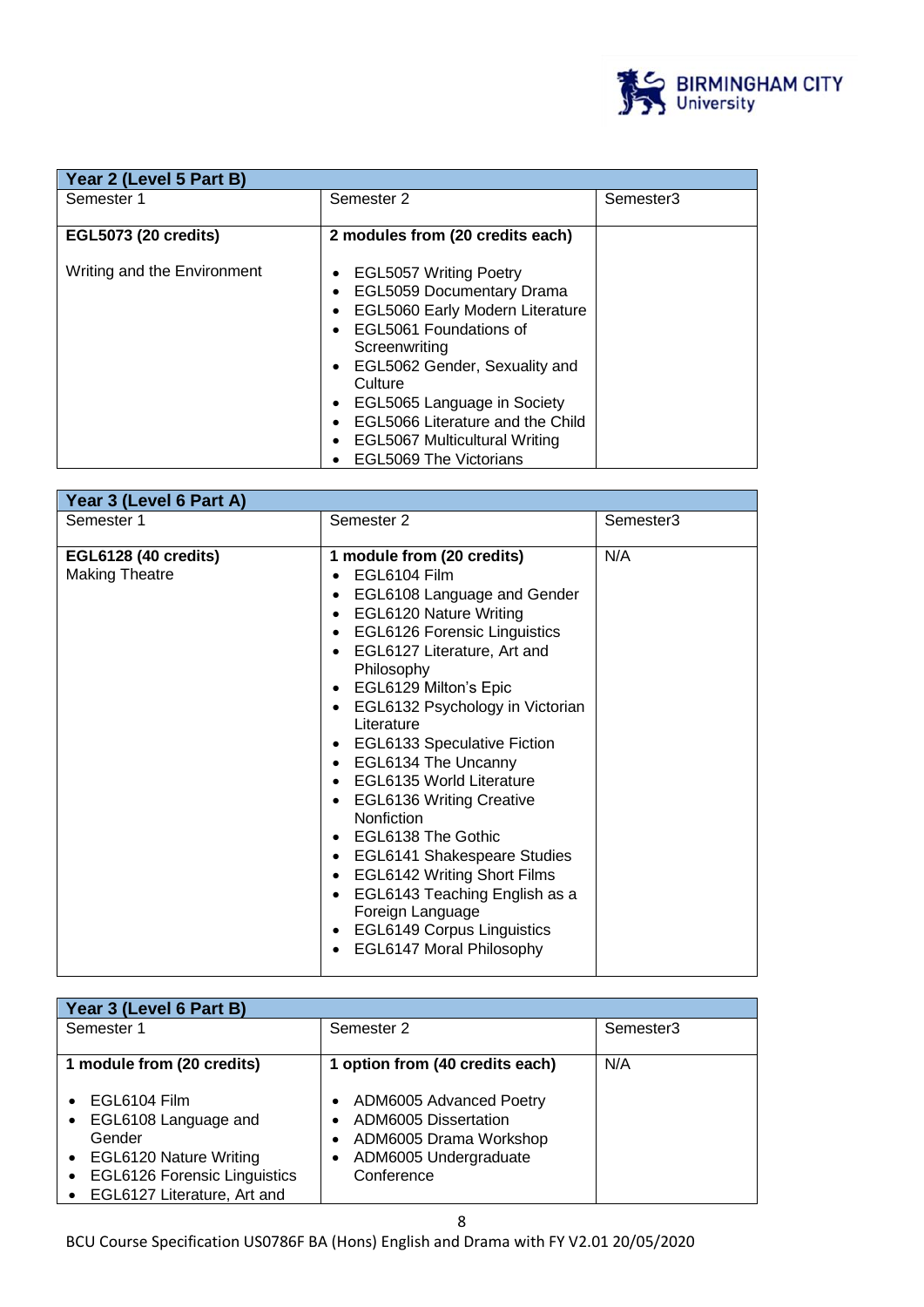

| Philosophy                         |  |
|------------------------------------|--|
| • EGL6129 Milton's Epic            |  |
| EGL6132 Psychology in              |  |
| Victorian Literature               |  |
| • EGL6133 Speculative Fiction      |  |
| EGL6134 The Uncanny                |  |
| <b>EGL6135 World Literature</b>    |  |
| <b>EGL6136 Writing Creative</b>    |  |
| Nonfiction                         |  |
| EGL6138 The Gothic                 |  |
| <b>EGL6141 Shakespeare Studies</b> |  |
| <b>EGL6142 Writing Short Films</b> |  |
| EGL6143 Teaching English as        |  |
| a Foreign Language                 |  |
| <b>EGL6149 Corpus Linguistics</b>  |  |
| <b>EGL6147 Moral Philosophy</b>    |  |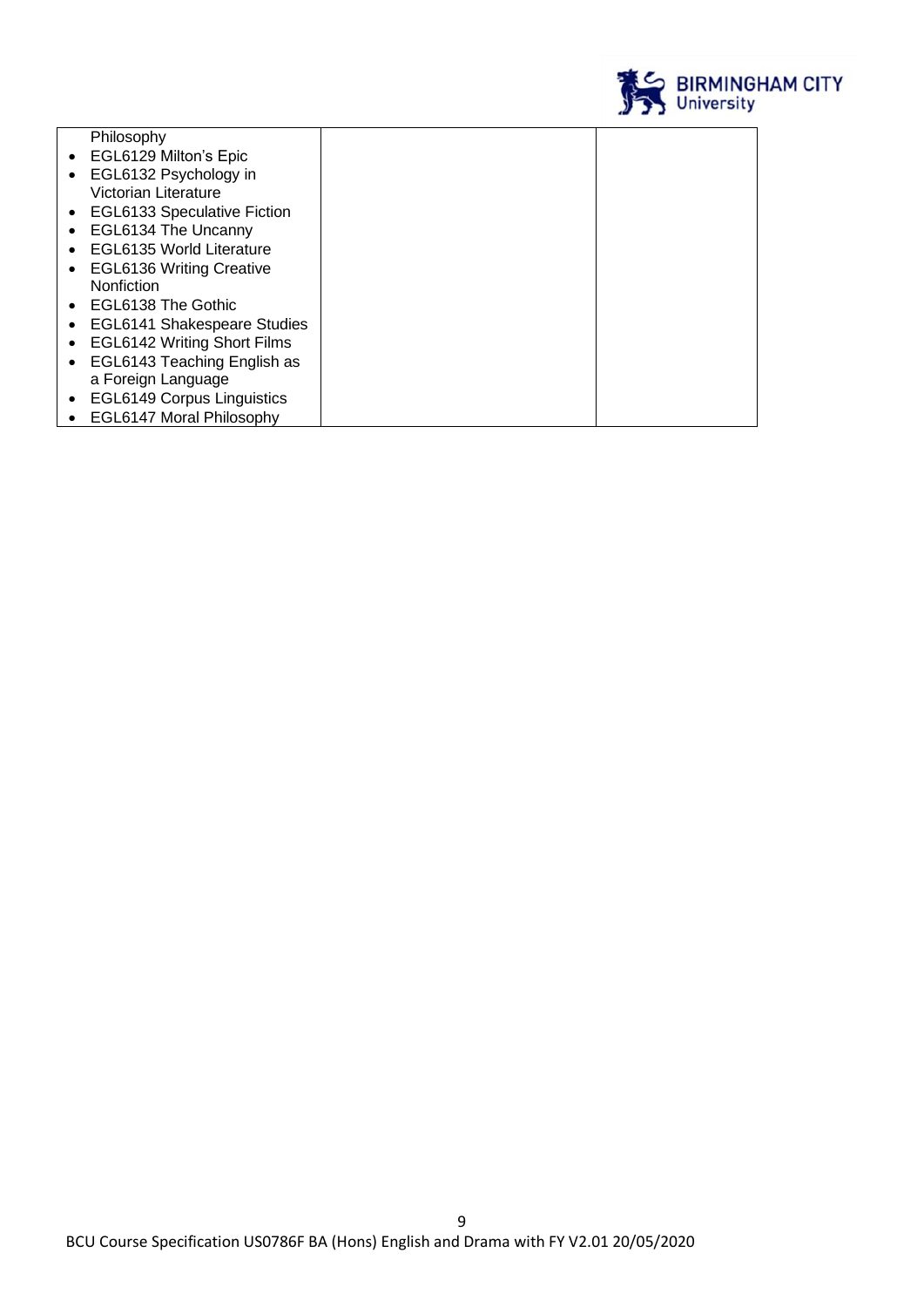

#### **13 Overall Student Workload and Balance of Assessment**

Overall student *workload* consists of class contact hours, independent learning and assessment activity, with each credit taken equating to a total study time of around 10 hours. While actual contact hours may depend on the optional modules selected, the following information gives an indication of how much time students will need to allocate to different activities at each level of the course.

- *Scheduled Learning* includes lectures, practical classes and workshops, contact time specified in timetable
- *Directed Learning* includes placements, work-based learning, external visits, on-line activity, Graduate+, peer learning
- *Private Study* includes preparation for exams

The *balance of assessment* by mode of assessment (e.g. coursework, exam and in-person) depends to some extent on the optional modules chosen by students. The approximate percentage of the course assessed by coursework, exam and in-person is shown below.

## **Level 3**

## **Workload**

## **Time spent in timetabled teaching and learning activity**

| <b>Activity</b>           | Number of Hours |
|---------------------------|-----------------|
| <b>Scheduled Learning</b> | 396             |
| Directed Learning         | 420             |
| <b>Private Study</b>      | 384             |
| <b>Total Hours</b>        | 1200            |

## **Balance of Assessment**

| <b>Assessment Mode</b> | Percentage |
|------------------------|------------|
| Coursework             | 100%       |
| Exam                   |            |
| In-Person              |            |

#### **Level 4**

#### **Workload**

#### **Time spent in timetabled teaching and learning activity**

| <b>Activity</b>           | Number of Hours |
|---------------------------|-----------------|
| <b>Scheduled Learning</b> | 216             |
| <b>Directed Learning</b>  | 600             |
| <b>Private Study</b>      | 384             |
| <b>Total Hours</b>        | 1200            |

## **Balance of Assessment**

| <b>Assessment Mode</b> | Percentage |
|------------------------|------------|
| Coursework             | 100%       |
| Exam                   |            |
| In-Person              |            |

10